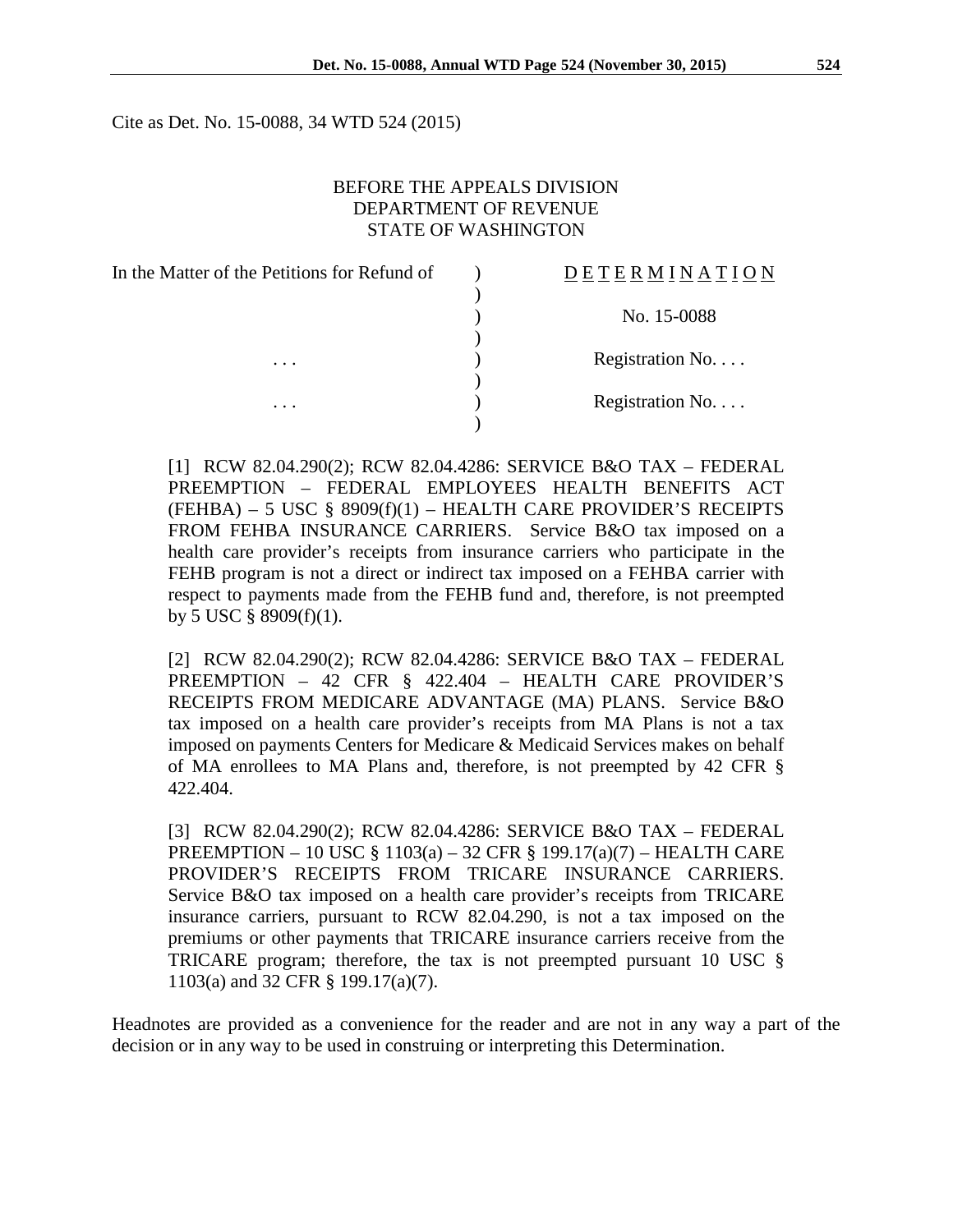Sohng, A.L.J. – Health care providers appeal the denials of their requests for refund of business and occupation [("B&O")] tax paid on receipts from insurance carriers that participate in federal health insurance programs, asserting that Washington's tax is preempted by federal law. Taxpayers' petitions are denied.<sup>[1](#page-1-0)</sup>

### ISSUES

- 1. Whether the imposition of [B&O] tax on health care provider's receipts from insurance carriers who participate in the Federal Employee Health Benefits ("FEHB") program is preempted by 5 USC § 8909(f).
- 2. Whether the imposition of [B&O] tax on health care provider's receipts from insurance carriers who participate in the Medicare Advantage [("MA")] program are preempted by 42 CFR § 422.404.
- 3. Whether the imposition of [B&O] tax on health care provider's receipts from insurance carriers who participate in the TRICARE program are preempted by 32 CFR  $\S$  199.17(a)(7).

## FINDINGS OF FACT

This appeal involves two related entities: [Taxpayers]. Taxpayers are [for-profit] Washington corporations engaged in the business of providing home health and home care services in this state. On December 30, 2013, [Taxpayers] each submitted refund claims to the Department of Revenue ("Department") in the amounts of  $\$\dots$  and  $\$\dots$ , respectively, for the period January 2009 through December 2012 (the "Refund Period"). The basis for Taxpayers' claims is that Taxpayers are not subject to Washington's [B&O] taxes under the federal preemption doctrine on payments they receive from the three federally funded healthcare plans described below. On February 19, 2014, the Department denied Taxpayers' refund claims on the grounds that federal preemption doctrine did not apply to payments made to health care providers from these three plans. Taxpayers appeal the refund denials.

The Federal Employees Health Benefits Act of 1959 ("FEHBA") establishes a comprehensive program of health insurance for civilian employees of the federal government, their dependents, and federal retirees. 5 USC § 8901 *et seq*. FEHBA authorizes the Office of Personnel Management to contract with private insurance carriers to offer federal employees an array of health care plans. 5 USC § 8902(a). To purchase insurance under a FEHBA plan, enrollees make payments, matched by contributions from the federal government, into a specifically designated account in the United State Treasury, entitled the Federal Employees Health Benefits Fund (the "FEHB Fund"). 5 USC §§ 8906, 8909. Insurance carriers pay Taxpayers by drawing against the FEHB Fund to pay for covered health care benefits. *Id.*; *see also* 48 CFR § 1632.170(b). Taxpayers do not provide group insurance policies or similar arrangements in consideration of premiums or other periodic charges.

<span id="page-1-0"></span><sup>&</sup>lt;sup>1</sup> Identifying details regarding the taxpayer and the assessment have been redacted pursuant to RCW 82.32.410.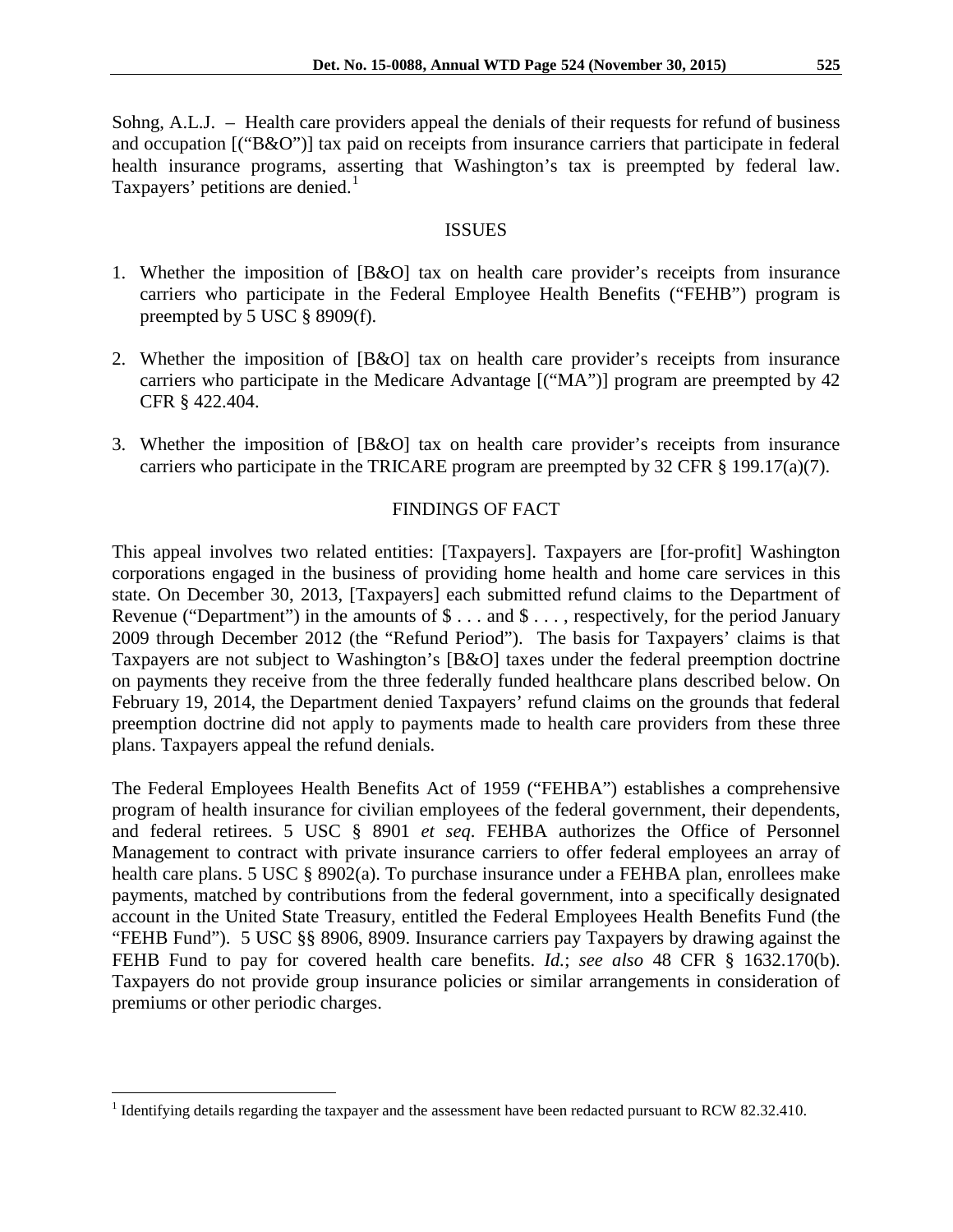[MA] is a type of Medicare health plan under which the federal government pays a private insurance company to take over coverage for a Medicare eligible individual. The private insurance company contracts with the Centers for Medicare & Medicaid Services ("CMS"), a federal agency, to provide Medicare benefits. *See* 42 CFR § 422.2. Taxpayers do not receive any payments from CMS or other Medicare funds; rather, Taxpayers receive payments from MA plans for health services provided to their patients who are MA enrollees.

TRICARE provides a comprehensive managed health care program for active and retired military personnel and their dependents. The United States Department of Defense administers the TRICARE program. 32 CFR § 199.17(a).

Taxpayers received payments from insurance carriers under the three federal programs above during the Refund Period. They argue that the State of Washington is specifically preempted from taxing receipts from these sources.

## ANALYSIS

RCW 82.04.220 imposes the [B&O] tax "for the act or privilege of engaging in business activities." Persons, such as Taxpayers, who are engaged in a service business or business that is not specifically taxed under another B&O tax classification, are generally required to pay B&O tax under RCW 82.04.290(2), measured by the "gross income of the business."

The Supremacy Clause of the United States Constitution provides that the Constitution and federal laws are the supreme law of the land.<sup>[2](#page-2-0)</sup> U.S. CONST., ART. VI., cl.2. Federal law can preempt state law through: (1) express preemption; (2) field preemption (sometimes referred to as complete preemption); and (3) conflict preemption. *Int'l Paper Co. v. Ouellette*, 479 U.S. 481, 491, 107 S.Ct. 805 (1987). Express preemption exists where Congress enacts an explicit statutory mandate that state law be displaced. *Morales v. Trans World Airlines, Inc.*, 504 U.S. 374, 382, 112 S.Ct. 2031 (1992). Absent explicit preemptive text, preemption may be inferred based on field or conflict preemption, both of which require us to [infer] Congress' intent from the statute's structure and purpose. *FMC Corp. v. Holliday*, 498 U.S. 52, 56-57, 111 S.Ct. 403 (1990).

When considering preemption, no matter which type, "the purpose of Congress is the ultimate touchstone." *Cipollene v. Liggett Group, Inc.*, 505 U.S. 504, 516, 112 S.Ct. 2608 (1992); *New York State Conference of Blue Cross & Blue Shiled Plans v. Travelers Ins. Co.*, 514 U.S. 645, 655, 115 S.Ct. 1671 (1995). In order to avoid an unintended encroachment on state authority, the Supreme Court has made clear that when interpreting a federal statute, courts should be reluctant to find preemption. *CSX Transportation v. Easterwood*, 507 U.S. 658, 662-64, 113 S.Ct. 1671 (1995); *Travelers*, 514 U.S. at 654. Evidence of pre-emptive purpose is sought in the text and structure of the statute at issue. *Shaw v. Delta Air Lines, Inc.*, 463 U.S. 85, 95, 103 S.Ct. 2890

 $\overline{a}$ 

<span id="page-2-0"></span> $[^2$  RCW 82.04.4286 provides, "In computing tax there may be deducted from the measure of tax amounts derived from business which the state is prohibited from taxing under the Constitution of this state or the Constitution or laws of the United States."]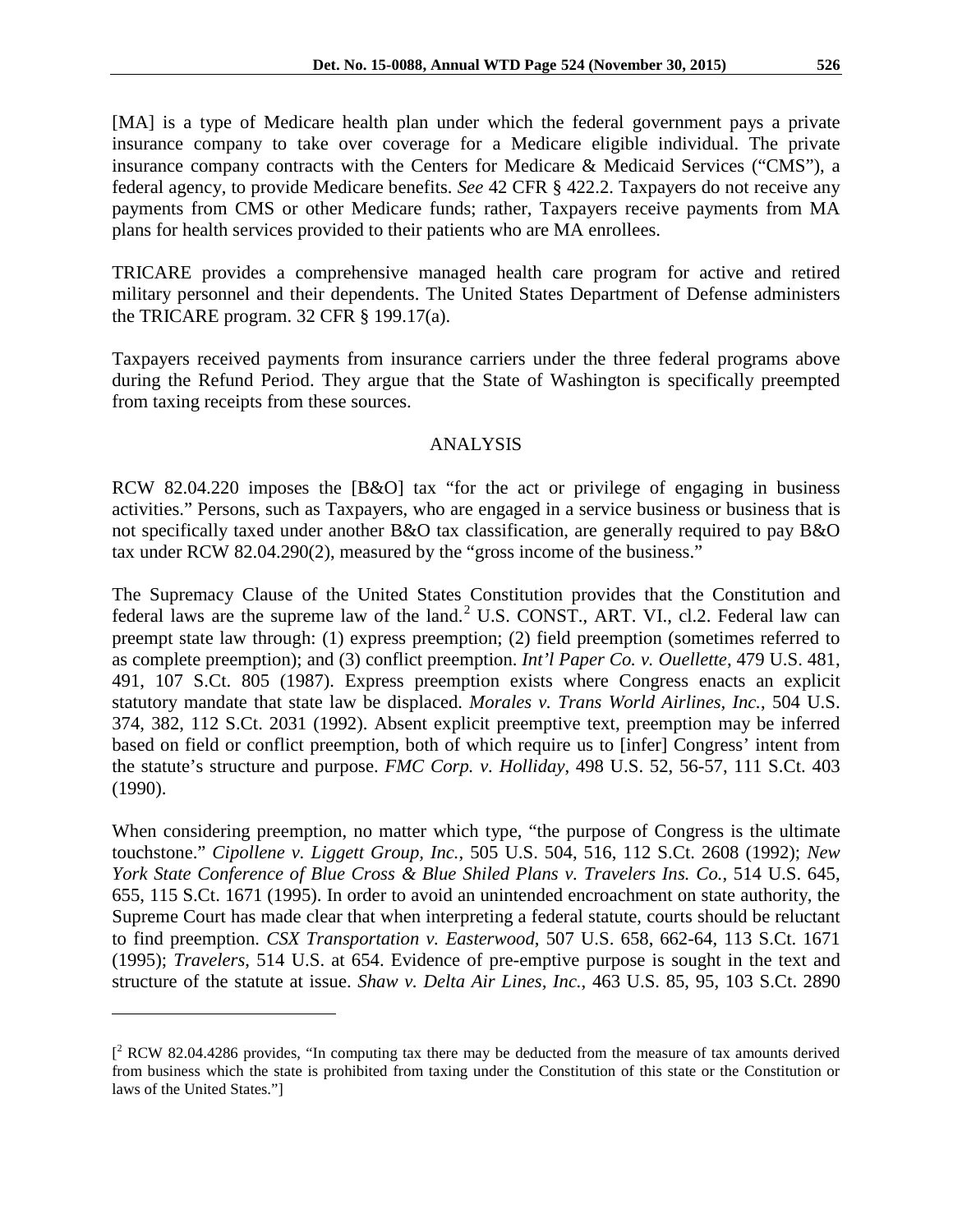(1983). "If the statute contains an express pre-emption clause, the task of statutory construction must in the first instance focus on the plain wording of the clause, which necessarily contains the best evidence of Congress' pre-emptive intent." *CSX*, 507 U.S. at 664.

. . . . The preemption provisions for the three federal programs are each provided below.

## 1. FEHB Program

FEHBA contains the following preemption provision forbidding states from taxing health insurance carriers with respect to payments made to them from the FEHB Fund:

No tax, fee, or other monetary payment may be imposed, directly or indirectly, on a carrier or an underwriting or plan administration subcontractor of an approved health benefits plan by any State, . . . with respect to any payment made from the [FEHB] Fund.

5 USC § 8909(f)(1)(emphasis added). FEHBA defines a "carrier" as:

A voluntary association, corporation, partnership, or other nongovernmental organization which is lawfully engaged in providing, paying for, or reimbursing the cost of, health services under group insurance policies or contracts, medical or hospital service agreements, membership or subscription contracts, or similar group arrangements, in consideration of premiums or other periodic charges payable to the carrier, including a health benefits plan duly sponsored or underwritten by an employee organization and an association of organizations or other entities described in this paragraph sponsoring a health benefits plan.

5 USC § 8901(7) (emphasis added.).

The Washington Court of Appeals reviewed the FEHBA preemption provision cited above in relation to Seattle's B&O tax in *Group Health Cooperative v. City Seattle*, 146 Wn. App. 80, 189 P.3d 216 (2008). The court set forth the established requirements to invoke the preemption doctrine:

Under 5 USC  $\S$  8909(f)(1), state regulation is preempted if it is (1) a state or local tax, fee, or other monetary payment; (2) imposed directly or indirectly on a carrier; and (3) with respect to payments made from the [FEHB Fund]." *Health Maint. Org. of N.[J]., Inc. v. Whitman*, 72 F.3d 1123, 1128 (3rd Cir. 1995).

*Group Health*, 146 Wn. App. at 94 (bracketed term ours).

In that case, Group Health Cooperative, a health maintenance organization ("HMO"), received premium payments from its patient members in exchange for health services, and received premium payments made by the federal government from the FEHB Fund for those patients that are covered by the FEHB program. *Id.* at 83-84. The court held that Group Health was a *carrier*, as defined by the FEHBA, that contracted with the federal government to provide health care coverage in exchange for payments from the FEHB Fund; therefore, the court concluded that 5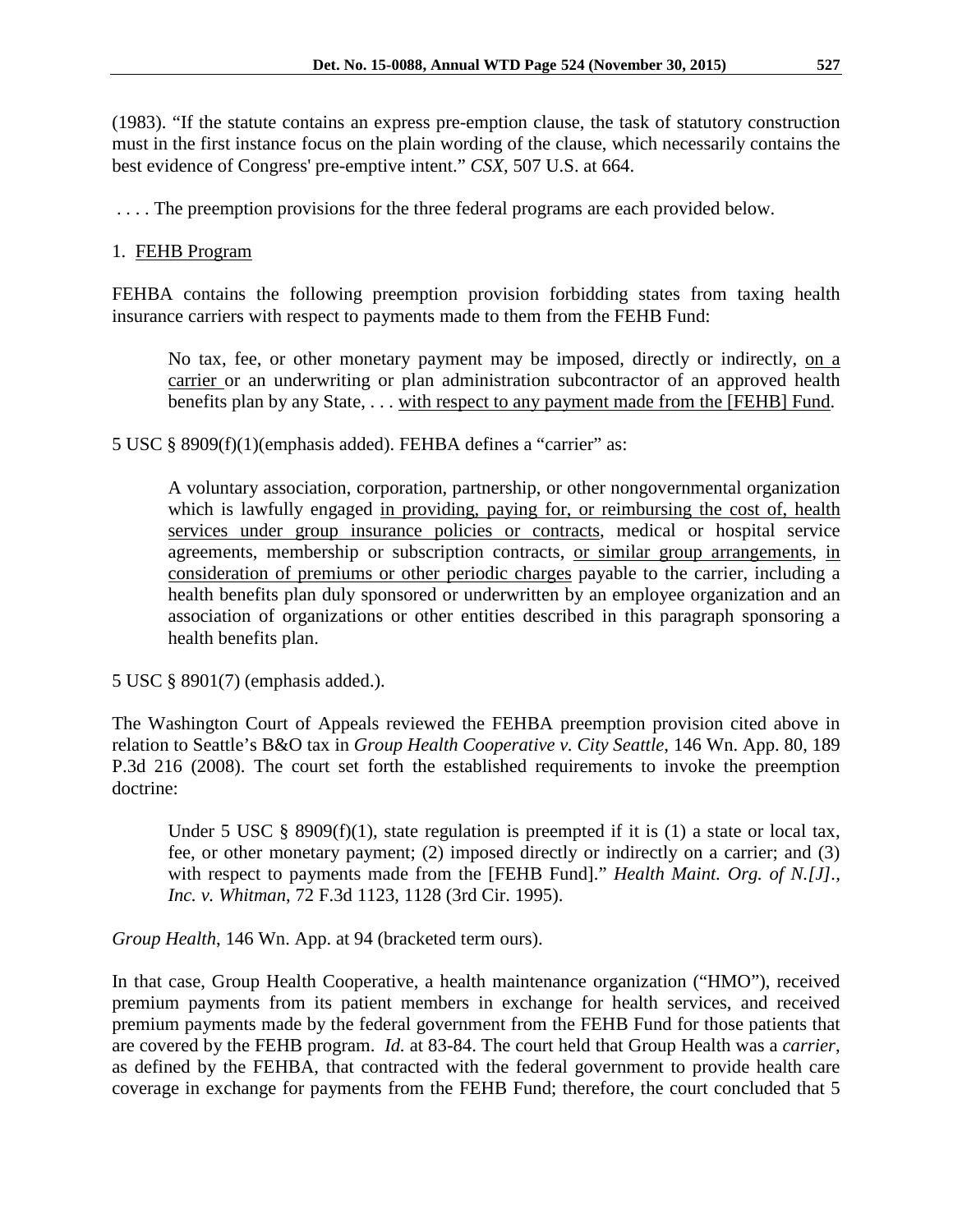USC § 8909(f)(1) preempted the city's imposition of B&O tax on Group Health's receipts from the FEHB Fund. *Group Health*, 146 Wn. App. at 95-96.

The circumstances in the present appeal are entirely different from those in *Group Health*. Here, Taxpayers are not "carriers" under 5 USC § 8909 because [they] do not provide group insurance policies or similar arrangements in exchange for premiums or other periodic dues. Moreover, Taxpayers do not receive payments from the FEHB Fund; therefore, the FEHBA preemption provision does not apply to them under the [plain] language of 5 USC § 8909(f)(1).

Taxpayers' argument on appeal is based on an economic pass-through theory: that the imposition of Washington's B&O tax on its gross receipts from FEHBA insurance carriers is a tax imposed *indirectly* on the FEHBA carrier's receipts from the FEHB Fund because Taxpayers may pass along their tax costs to the carriers in setting the charges for their services. Arguments based on similar economic pass-through theories were made by the federal government in *United States v. West Virginia*, 339 F.3d 212 (4th Cir. 1995), and more recently by a medical products retailer in *Mobility Medical, Inc. v. Mississippi Dep't of Revenue*, 119 So. 3d 1002 (2013). The courts in both cases held that taxing the gross income of a business that receives payments from a FEHBA carrier was not an indirect imposition of a tax on a FEHBA carrier with respect to payments from the FEHB Fund. *West Virginia*, 339 F.3d at 218-219; *Mobility Medical*, 119 So. 3d at 1005.

In *West Virginia*, the Fourth Circuit held that even though health care providers *could* pass the economic costs of a gross receipts tax to an insurance carrier, that potential choice by the providers did not constitute a prohibited imposition of an indirect tax on the insurance carrier. *West Virginia*, 339 F.3d at 218-219. The court stated that the legal [incidence] of the state gross receipts tax fell on the providers alone and a possible economic pass-through of costs to FEHBA carriers does not equate to the indirect imposition of a tax.<sup>[3](#page-4-0)</sup> *Id.* In further support of its holding, the court relied on the Supreme Court's rejection of economic pass-through theories in determining what constitutes indirect taxation in the analogous constitutional field of preemption of state taxation of the federal government. *Id.* at 216 (*citing United States v. Fresno*, 429 U.S. 452, 459, 97 S.Ct. 699 (1977) (state taxation of federal employees' housing benefit, though passing an economic burden through to the federal government by lowering the effective pay rate of its employees, was not a prohibited tax on the federal government because the tax equally applied to other similarly situated constituents of the state)). The *West Virginia* court determined that the rule espoused by the *Fresno* Court should also apply to the FEHBA preemption provision because of the similarities between the prohibitions:

*Fresno*'s holding therefore results in the rule that an economic pass-through of a generally applicable tax does not constitute a tax, direct or indirect, of the recipient of the passthrough. . . .

<span id="page-4-0"></span><sup>&</sup>lt;sup>2</sup><br>3  $T$ The Fourth Circuit did not find helpful the federal government's citation to Office of Personnel Management regulation 48 CFR § 1631.205-41, which provides, in part: "5 USC § 8909(f)(1) prohibits the imposition of taxes ... ., directly or indirectly, on FEHB premiums . . . and it applies to all forms of direct and indirect measurements of FEHBP premiums . . . regardless of how they may be titled, to whom they must be paid, or the purpose for which they are collected . . . ." *West Virginia*, 339 F.3d at 214, fn 1. The court stated, "this regulatory instruction, saying nothing about from whom the tax is collected, sheds no light on what constitutes indirectness, as such relates to the relationship between a tax and its payer." *Id.*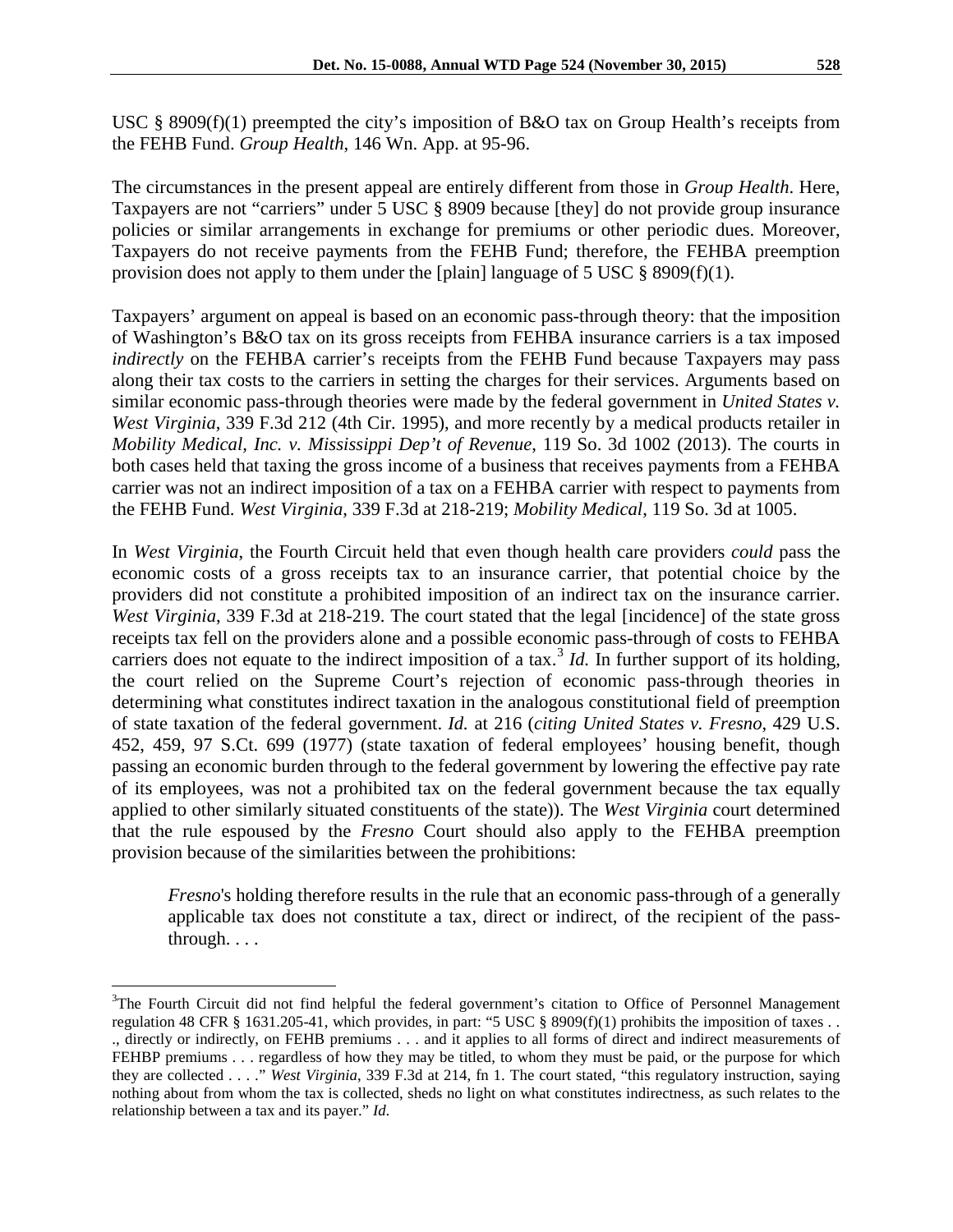*Fresno*'s rule should apply here by analogy because of the many similarities between section 8909(f)'s preemption and the Constitution's preemption of state taxation of the federal government. Section 8909(f) precludes states from taxing the Carriers directly or indirectly. The Constitution precludes states from taxing the federal government directly or indirectly. Both ensure that state tax laws do not thwart the will of the federal government. Both face the economic reality that the states' tax regimes would be seriously hampered were all state taxes of non-protected taxpayers that create passthrough economic burdens on protected taxpayers treated as indirect taxes of those protected taxpayers.

*West Virginia*, 339 F.3d at 216-217.

The Mississippi Supreme Court also refused to equate a potential economic pass-through of costs to an indirect tax on FEHBA carriers in *Mobility Medical, Inc. v. Mississippi Dep't of Revenue*, 119 So.3d 1002 (2013). Mobility Medical, a medical products retailer, asserted that FEHBA preempted Mississippi's gross receipts tax on its revenues from FEHBA carriers because any state tax that *might* result in an increase in costs for the FEHB Fund is an indirect tax. *Mobility Medical*, 119 So. 2d, at 1004-1005. The court held that nothing in the Mississippi tax law requires the retailer to pass on the tax (or any of its costs) to its customers, or that the retailer be reimbursed its costs by the FEHB Fund; therefore, there was no preemption because there was no indirect tax on the carrier, or conflict between the state and federal laws. *Id.* The court noted that if an economic cost "trickle-down effect" amounted to an indirect tax, then preemption would equally apply to all state and local taxes born by any retailer, including inventory tax, unemployment tax, property taxes, franchise tax, license fees, and the numerous taxes or fees that a retailer might "indirectly" pass along to its customers, and that there was no evidence of such expansive Congressional intent in the FEHBA. *Id.*

Taxpayers' reliance on *Health Maint. Org. of New Jersey v. Whitman*, 72 F.3d 1123, 1125 (3rd Cir. 1993), and *Travelers Ins. Co. v. Cuomo*, 14 F.3d 708, 716 (2d Cir. 1993) is misplaced, as both cases involve the preemption of a tax on a FEHBA *carrier*. [4](#page-5-0) In *Whitman*, the imposition was levied by the state on the carriers as a direct special assessment, and in *Travelers*, the imposition was levied by the hospital on the carriers, under the state's dictate, as a surcharge added to invoices paid by the carriers. *Whitman*, 72 F.3d at 112[5](#page-5-1); *Travelers*, 14 F.3d at 716<sup>5</sup>; *see West Virginia*, 339 F.3d at 217.

Taxpayer also cites to a Minnesota Tax Court decision, *Health Partners, Inc. v. Comm'r of Revenue*, No. 6925, 1999 WL 123289 . . . (Minn. Tax March 4, 1999), that involved Minnesota's gross revenues tax on hospitals and health care providers. The Minnesota Tax Court determined that FEHBA preempted the state tax as applied to HealthPartners, Inc., an HMO and FEHBA

<span id="page-5-1"></span><span id="page-5-0"></span><sup>&</sup>lt;sup>4</sup> See Supplemental Appeal Petition supplement, at 8-10 (Aug. 20, 2014).<br><sup>5</sup> In *Travelers*, the court found that New York's hospital surcharge was preempted by both the FEHBA and the Employee Retirement Income Security Act (ERISA). *Travelers*, 14 F.3d at 725. The Supreme Court granted certiorari solely in regards to the Second Circuit's holding that the ERISA preempted New York's hospital surcharge, and reversed, holding that the surcharges only indirectly affected the relative prices of insurance policies and Congress could not possibly have intended to eliminate the myriad of state and local regulation that could have such an indirect affect on price. *New York State Conference of Blue Cross & Blue Shield Plans v. Travelers Ins. Co.*, 514 U.S. 645, 668, 115 S.Ct. 1671, 131 L.Ed.2d 695 (1995).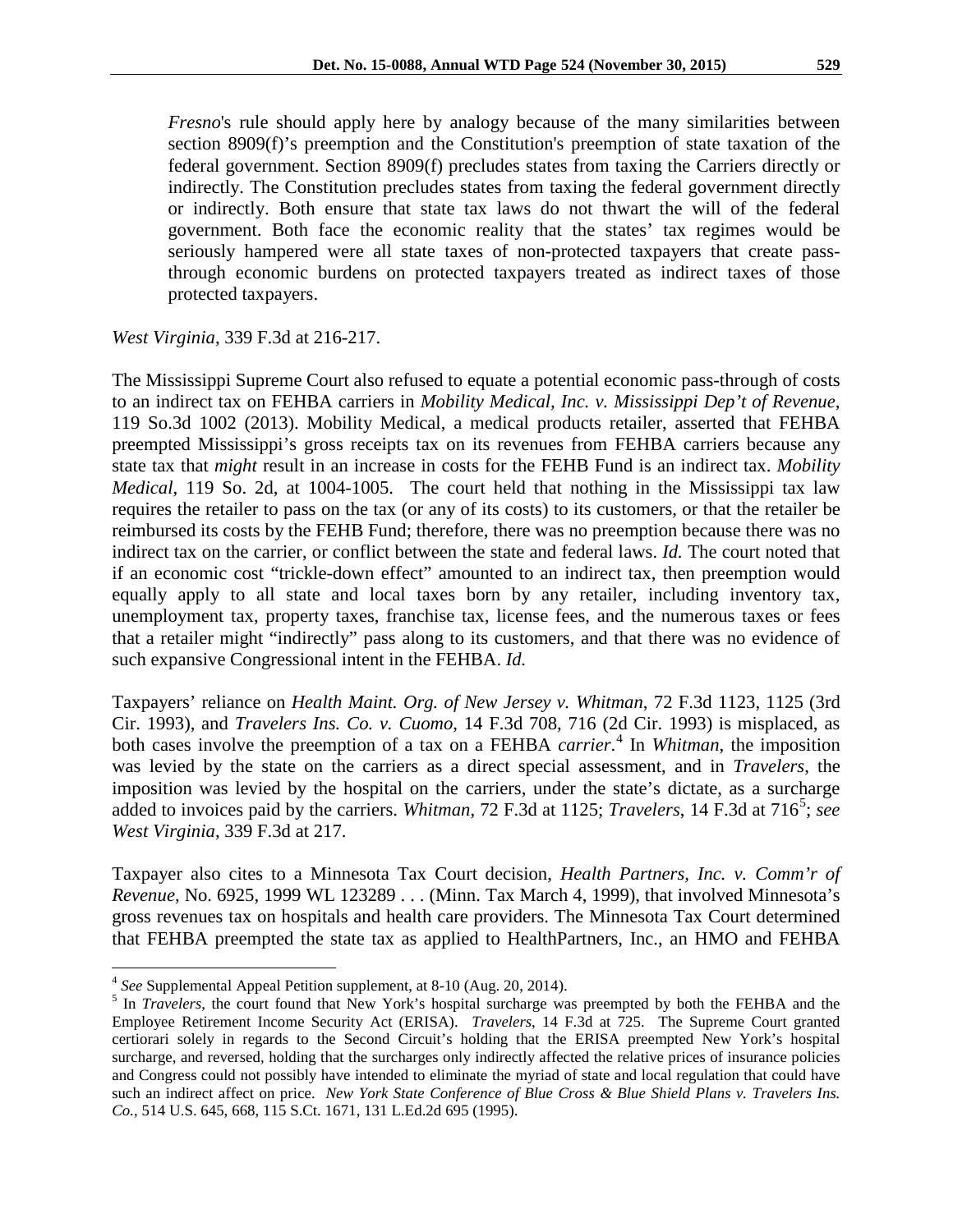carrier, because the tax on a carrier's gross revenues amounted to an indirect tax on the carrier with respect to payments from the FEHB Fund, a holding along the same lines as the holding in *Group Health, supra*. *Health Partners*, 1999 WL 123289, at \*6. The Minnesota Tax Court emphasized the significance of the fact that the taxpayer was an HMO, and therefore, a carrier as well as a health service provider, just as the *Group Health* Court emphasized Group Health's HMO/carrier status. *Health Partners*, 1999 WL 123289, at \*6-7; *Group Health,* 146 Wn. App. at 95.

As recognized by the above authorities, 5 USC § 8909(f)(1) limits preemption to taxes "imposed, directly or indirectly, on a carrier," and this limitation is clearly expressed in the plain language of that preemption provision. *See also* Det. No. 13-0240, 33 WTD 354 (2014). We need look no further than the plain language of the preemption provision in discerning Congress's intent. *See CSX*, 507 U.S. at 664. Taxpayers have not established that Washington's B&O tax on their gross revenues as health service providers is a direct or indirect tax imposed on a FEHBA carrier that is preempted by 5 USC § 8909(f)(1). *See also* Det. No. 13-0240, 33 WTD 354 (2014).

# 2. Medicare Advantage Program

Taxpayers assert that Washington's B&O tax on their gross revenues received from insurance carriers who receive payments from the [MA] program is preempted by 42 CFR § 422.404, which provides:

§ 422.404 State premium taxes prohibited.

(a) Basic rule. No premium tax, fee, or other similar assessment may be imposed by any State, ... with respect to any payment CMS makes on behalf of MA enrollees under subpart G of this part, or with respect to any payment made to MA plans by beneficiaries, or payment to MA plans by a third party on a beneficiary's behalf.

(b) Construction. Nothing in this section shall be construed to exempt any MA organization from taxes, fees, or other monetary assessments related to the net income or profit that accrues to, or is realized by, the organization from business conducted under this part, if that tax, fee, or payment is applicable to a broad range of business activity.

(Emphasis added.) The terms "MA organization" and "MA plan" are defined in 42 CFR 422.2 as follows:

MA organization means a public or private entity organized and licensed by a State as a risk-bearing entity (with the exception of provider-sponsored organizations receiving waivers) that is certified by [Center for Medicare & Medicaid Services ("CMS")] as meeting the MA contract requirements.

MA plan means health benefits coverage offered under a policy or contract by an MA organization that includes a specific set of health benefits offered at a uniform premium and uniform level cost-sharing to all Medicare beneficiaries residing in the service area of the MA plan . . . .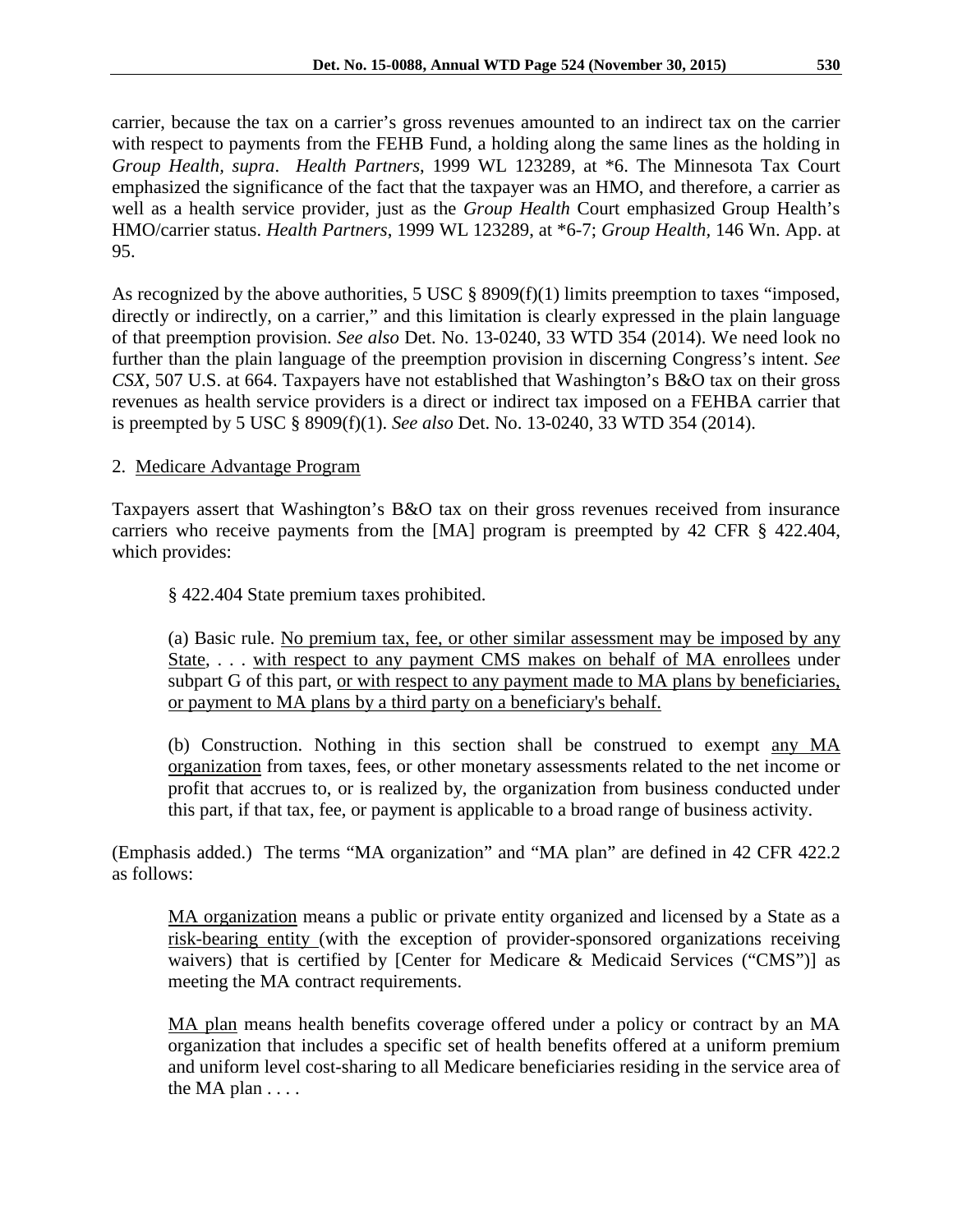(Emphasis added.) Similar to the FEHBA preemption provision, 42 CFR 422.404 is limited to taxing payments made by CMS from the federal fund [to MA plans]. Taxpayers are not MA plans or MA organizations because they are not risk-bearing entities and do not receive any payments from CMS or the Medicare fund. Taxpayers receive payments from MA plans for health services provided to their patients who are MA enrollees. Washington's B&O tax on Taxpayers' gross receipts from health services is not a [premium] tax or other assessment imposed "with respect to any payment CMS makes on behalf of MA enrollees . . . or any payment made to MA plans . . . " and is not prohibited by 42 CFR 422.404(a). Taxpayers' economic pass-through argument that their tax costs may be passed along to MA plans does not amount to a prohibited tax or assessment under the same analysis of *Fresno*, *West Virginia*, and *Medical Mobility* discussed above in regards to preemption under FEHBA.

# 3. TRICARE Program

Taxpayers assert that Washington's B&O tax on their gross revenues from carriers who receive payments from the TRICARE program is preempted by 32 CFR § 199.17(a)(7), which provides:

(ii) . . . any State or local law relating to health insurance, prepaid health plans, or other health care delivery or financing methods is preempted and does not apply in connection with TRICARE regional contracts. Any such law, or regulation pursuant to such law, is without any force or effect, and State or local governments have no legal authority to enforce them in relation to the TRICARE regional contracts. ...

(iii) The preemption of State and local laws set forth in paragraph  $(a)(7)(ii)$  of this section includes State and local laws imposing premium taxes on health or dental insurance carriers or underwriters or other plan managers, or similar taxes on such entities. . . . For purposes of assessing the effect of Federal preemption of State and local taxes and fees in connection with DoD health and dental services contracts, interpretations shall be consistent with those applicable to the Federal Employees Health Benefits Program under 5 USC § 8909(f).

(Emphasis added.) *See* 10 USC § 1103(a).[6](#page-7-0)

Preemption is limited to state and local laws relating to [health insurance or other health care delivery or financing, including] premium taxes imposed on the insurance [carriers who contract with the Department of Defensel. Washington's B&O tax [is not related to health insurance or health care delivery or financing, and it] is imposed on Taxpayers' receipts *from* insurance

<span id="page-7-0"></span> $6$  The statutory preemption provision in 10 USC § 1103(a) provides:

<sup>(</sup>a) Occurrence of preemption. A law or regulation of a State or local government relating to health insurance, prepaid health plans, or other health care delivery or financing methods shall not apply to any contract entered into pursuant to this chapter by the Secretary of Defense or the administering Secretaries to the extent that the Secretary of Defense or the administering Secretaries determine that:

 <sup>(1)</sup> the State or local law or regulation is inconsistent with a specific provision of the contract or a regulation promulgated by the Secretary of Defense or the administering Secretaries pursuant to this chapter; or

 <sup>(2)</sup> the preemption of the State or local law or regulation is necessary to implement or administer the provisions of the contract or to achieve any other important Federal interest.